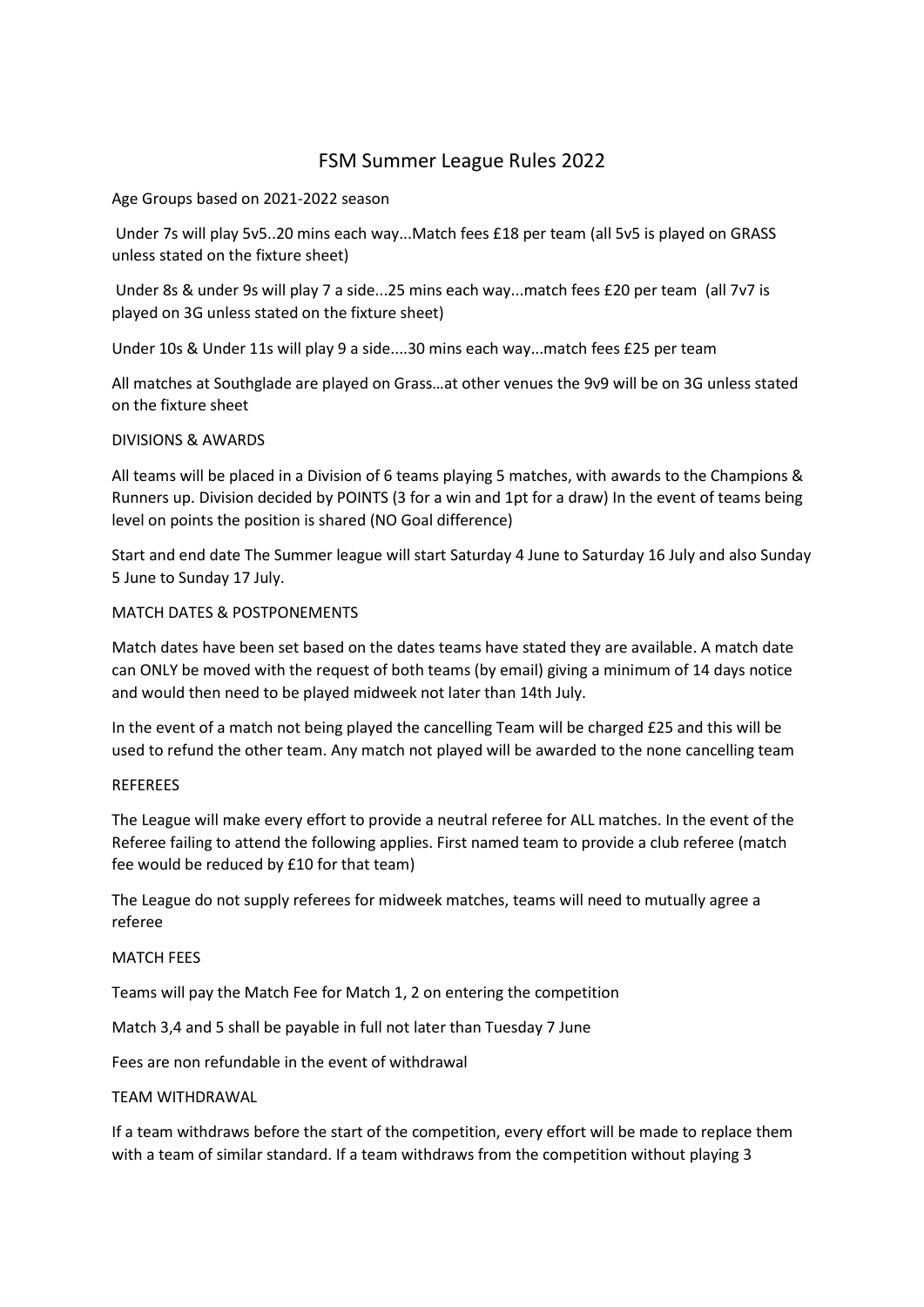matches the results will be expunged, if the team have played 3 matches then any further matches would be awarded to the opposition.

## PLAYERS

All players must be in the correct age group or from the year below (min age 6) Any team found guilty of playing an over age player will lose all games that player played and deducted 10 points and fined a maximum of £100

All current Player Registrations expire on 31 May, so all players are free to play for ANY team in its age group (or year above)

There are NO player registration forms, but a player can only play for ONE team in the Saturday competition and ONE team in the Sunday competition. If a player is proven to have played for more than one team per day then that team will automatically lose that fixture, be deducted an additional 3 points and fined £20.

A player who has recently been released by a professional Academy is ok to play in the Summer League as a free agent. Any player who is under contract with an academy is NOT permitted to play in the Summer League. Any team proven to have played an Academy player will automatically lose that fixture, be deducted an additional 3 points and fined £20. \*An Academy is Forest, Derby, etc not a local grassroots club using the word academy in its social media promotions

Teams responsibility to check the eligibility of all its players

## **GROUNDS**

All matches will be played at central Venues organised by the league

## COLOURS

The first named team will have first choice of colours, the 2nd name team to change if a clash

## TEAM SHEETS & MATCH REPORTS

There are NO Team sheets to complete, the Managers will report the scores to the venue reception within 15 minutes of matches being completed.

## MATCH BALL

Each Team to offer the Referee a Match ball before the match

MATCH PREPARATION The League will announce all Fixture dates, venues and KO times on [www.ukfootballtours.co.uk](http://www.ukfootballtours.co.uk/)

If a fixture has been changed more than 8 days before the date this will be shown in YELLOW…any changes less than 8 days will also be notified by email or Text

Changes are possible up to 10 days before the match. The pitches are prepared and referees arranged by the league...simply TURN UP & PLAY...2nd name team remember to bring a change of shirts or bibs in event of a clash.

## MATCH DAY

All Managers & Spectators expected to follow venue rules, with regards 3G spectators and any Respect barriers. Coaching from directly behind the goal is not permitted. Any Managers or